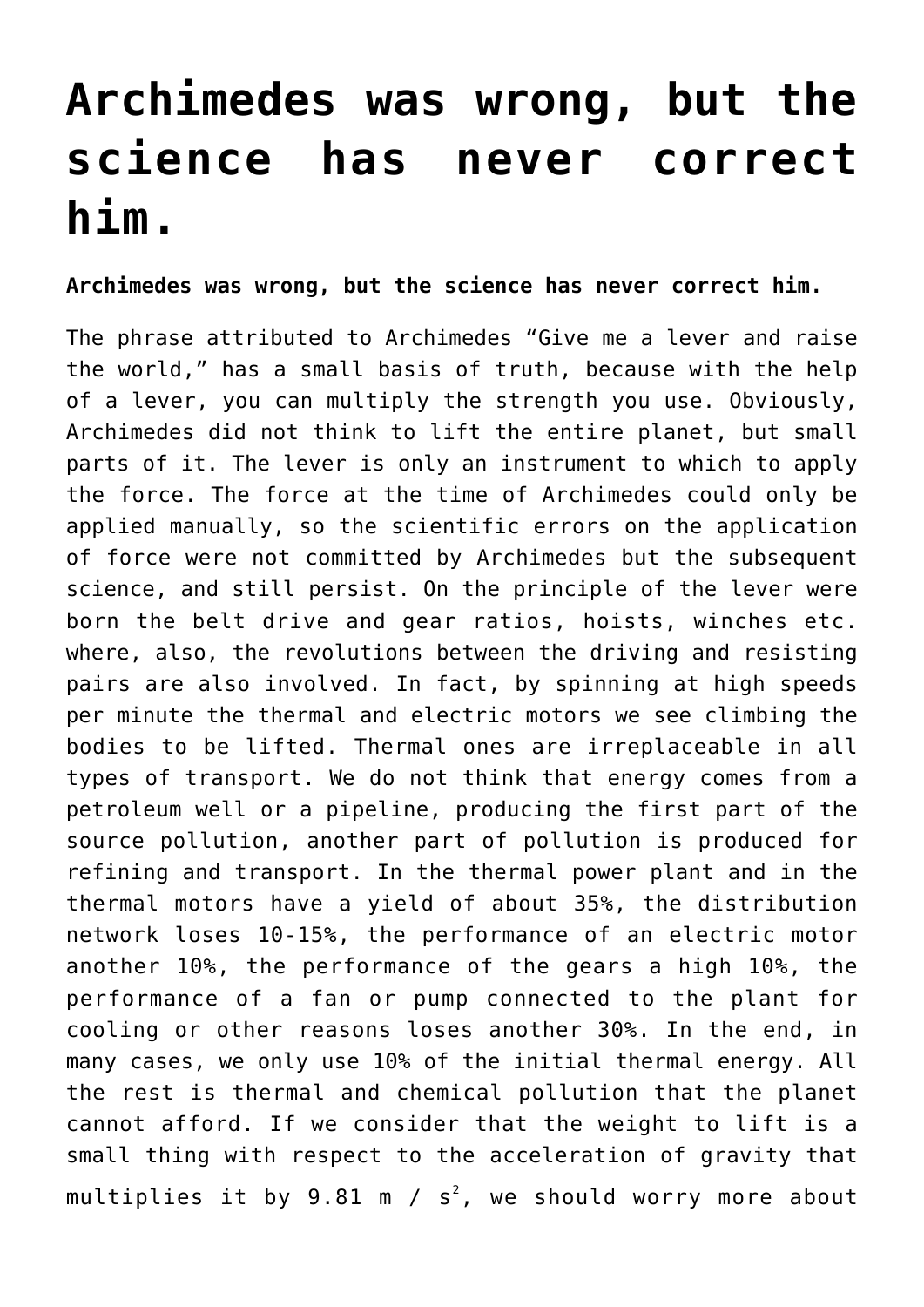circumventing that strength than body weight. There was no scientific knowledge in Archimedes' time to do it, nor did technology. The scientific knowledge required has been provided by the fathers of science since the 1600s, while the technologies began to arrive at the end of the 1800s. In the early 1900s, Frederick Taylor, felt the need to rationalize how to work in industries to improve quality and quantity of work produced in the unit of time. The same should have been done by the public research and environmental organizations, but they have not yet done so. The undersigned who lived half the working life in the industry and half in the environment, on the model used by Taylor in the industry, has sought, as a retired, to organize environmental and energy work. Indeed, without such a model, it is not possible to distinguish useful, useless and damaging solutions that need to be selected by identifying common synergies, both in order not to pollute the environment and save money. The solutions I found are quite simple but they should not be fooled because they have taken several years of work. Bypass gravity has meant involving water and air in the environment together with pump, turbines, compressors, hydraulic and pneumatic systems. This has led to the return to the origin of energy systems, purification, water distribution to rationally integrate as an industrially-organized industrial enterprise, without taking into account existing plants that do not directly participate in energy processes, productive services and interactive purifications. All that is not needed for the interactive process is useless and inefficient.

We can overcome gravitational force especially in water, using hydraulic circuits intubated that by putting in series pumps and turbines, exploiting the energy of the water surface position with respect to the one below to produce submerged hydroelectric power. But we can also do it in the atmosphere by changing the hydraulic systems and lift pumps. In this case, we must use the pumps with the dual supply until to the impeller. These pumps bring the water to be lifted into the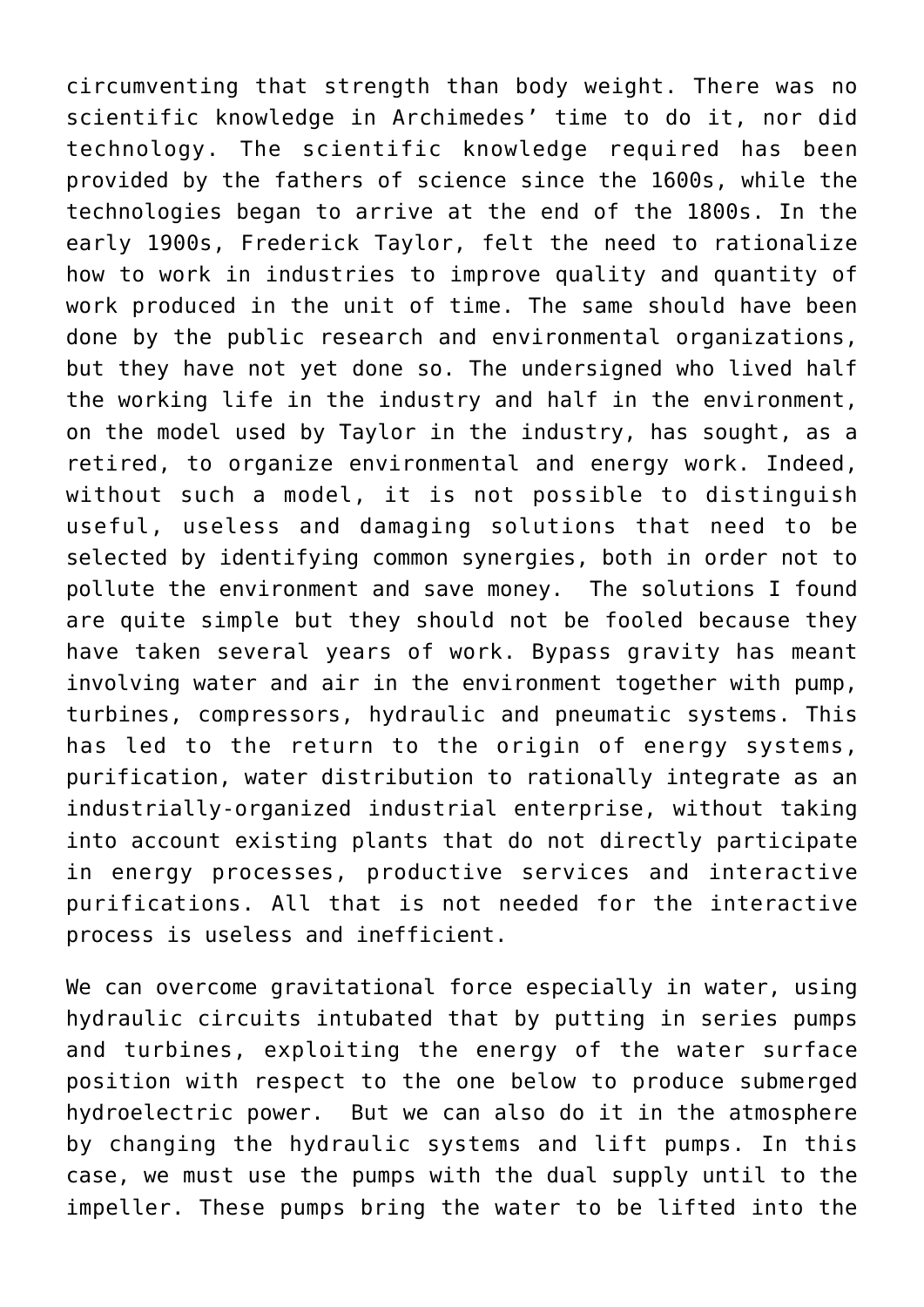central part of the same impeller and the water already raised, by means of two distinctly separate feedings, up to the entry into the impeller. When the impeller rotates, add up the two flow rates, while, for the principle of Pascal, stabilizes a single pressure in suction and delivery (apart from the side connected to the water to be lifted connected by means of a one-way valve). As a result, during operation, the water to be lifted enters in the already raised water recycling circuit, this implies that from the overflow of the upper tank from spilling out the same amount of water that enters, which feeds back the lower reservoir exploiting the geodetic top water energy of the upper water. Obviously, if we put a hydraulic turbine at the output of the downhill pipe, we exploit the  $\frac{1}{2}$  m V<sup>2</sup> produced by kinetic energy, where V is equal to the square root of H height according to Torricelli's principle. While the water that entered, the low-pressure pump impeller consumed only the energy of a few centimeters of water column to overcome the losses in the inlet valve. In fact, all centrifugal pumps in the center of the impeller create a depression that enters the water, which is pressurized in the same impeller as it moves away from the center. In pumps with the dual separate supply, the impeller receives alternately in the same sector, water in the high and low pressure, ranging in the same direction, therefore prevails Pascal effect and the exit of the impeller we have only the greater pressure. Since the water entering the recycle circuit already full is of the same density as the existing one, it does not consume energy to circulate because the amount of water that has entered the pump comes out of the overflow of the upper level. Obviously, the expelled water produces energy through the turbine and returns to the low tanks, in an infinite cycle. This circuit works with any level of geodetic water, as long as it is kept at the highest level. But it works even if we replace the geodetic level of the upper tank with a compressed air cushion to 100 bar, which statically exerts its pressure without being consumed (as we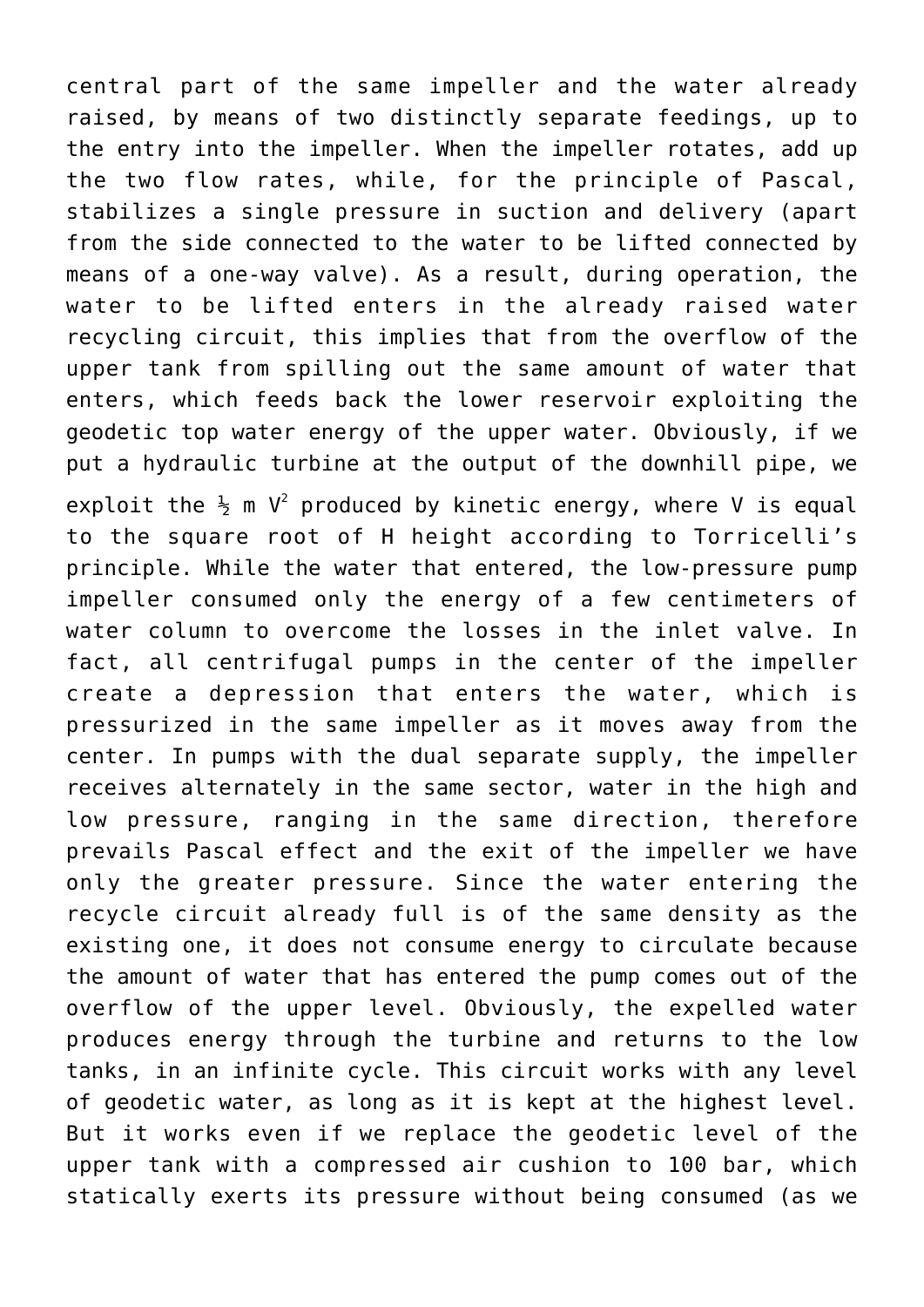do not consume the atmospheric pressure). L'acqua incomprimibile circola all'interno del volume di acqua accumulato, entrando in bassa pressione e uscendo in alta pressione (a causa dell'impenetrabilità dei corpi), senza mai variare i livelli interni al serbatoio pressurizzato. Of course, a hydraulic turbine or a pump used as a turbine, powered at 100 bar, produces more energy than a gas turbine or a thermal engine, which at best can reach a pressure of 40 bar, not only because of the pressure difference but also because water has a density almost a thousand times higher than gas. Formulas for energy calculations of hydraulic and gas turbines already exist, and are not an invention of the undersigned. I think Archimedes, who could not know the principle of Pascal, of Torricelli and even the inventions of centrifugal pumps, turbines and compressors, would have recognized the importance of these inventions, including those of the undersigned, which also use them to solve the problems of the mechanical lifting, in addition to the energy and environmental ones. In fact, one or more pressurized hydroelectric motors (consisting of a double tank and a dual fuel pump and a turbocharger) can electrically power specially designed turbochargers and raise aircraft and spaceships with the energy they produce in the same (http://www.spawhe.eu/aerospatial-pressurized-hydroelectric-tr ansport-system/). I think that Archimedes, who was a person, especially practice, in our era, would have understood before of subscribed the importance of the simultaneo us exploitation of the properties of water and air, and put aside the lever and most of the mechanical lifting systems that do not can compete with the power provided free of nature by Pascal and Torricelli and modestly, even from the inventions of the undersigned. It would have known that this energy should not be extracted from the ground, it should not be refined and therefore it costs nothing. It would also notice that it does not produce any type of pollution, and even dissolved oxygen in the water due to the laws of Henry and Dalton, who also are waiting for a couple of centuries to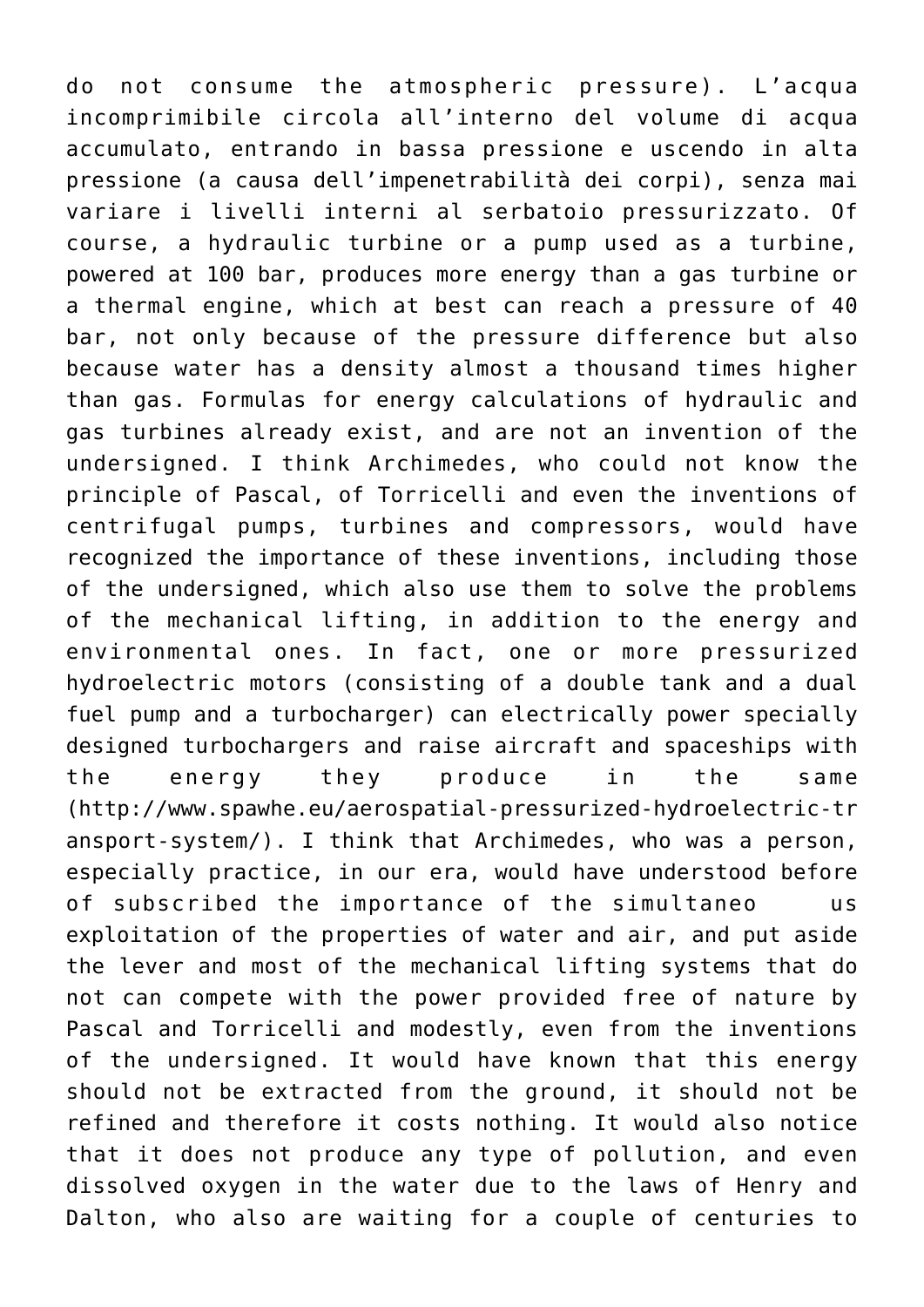provide free oxygen in wells and polluted groundwater (http://www.spawhe.eu/the-pressurized-submerged-hydroelectric/ ). We just have to ask ourselves what has obscured the minds of modern science, economists, statisticians, and legislators. Probably also national and international justice. What is happening to the environment and the world economy is much worse than the Third World War, where the world will be deployed on opposite sides. Today there is a single front against the interactive energy between water and air because they are all wrong from a scientific, political, economic and environmental point of view. All guilty, no one guilty can be acceptable. But it is ridiculous that the powerful of science of politics and economics expect that a retiree produces even the prototypes of solutions that cover the entire planet and all areas of human activity. They put their soul in peace because if Pascal, Torricelli, Henry and Dalton run the current pumps and turbines, for the transitive properties, the interactive energy compressed between water and air also works, which protects the environment instead of damage.

Many suspect that science has never landed on the moon. I am not among them, but the suspicion is legitimate because a credible movie can be made by a good team of directors and screenwriters. Science if you want to be credible have to compare to practical applications. It can not hide behind the silence. Interactive energy even though it has never been realized because of the silences that surround it is the cleanest, most economical and powerful energy of Planet Earth. It can only improve because it did not even cost a hundred pound dollars to any government or organization worldwide. It does not violate the principles of energy conservation, because the system that produces it is an open system, where the functions prescribed by Pascal, Torricelli and Henry act independently of the mechanical circulation of water, which is limited to balancing the pressures in the suction and discharge of the pump with the dual power supply separated until to the impeller so that in one side of the aspirator, it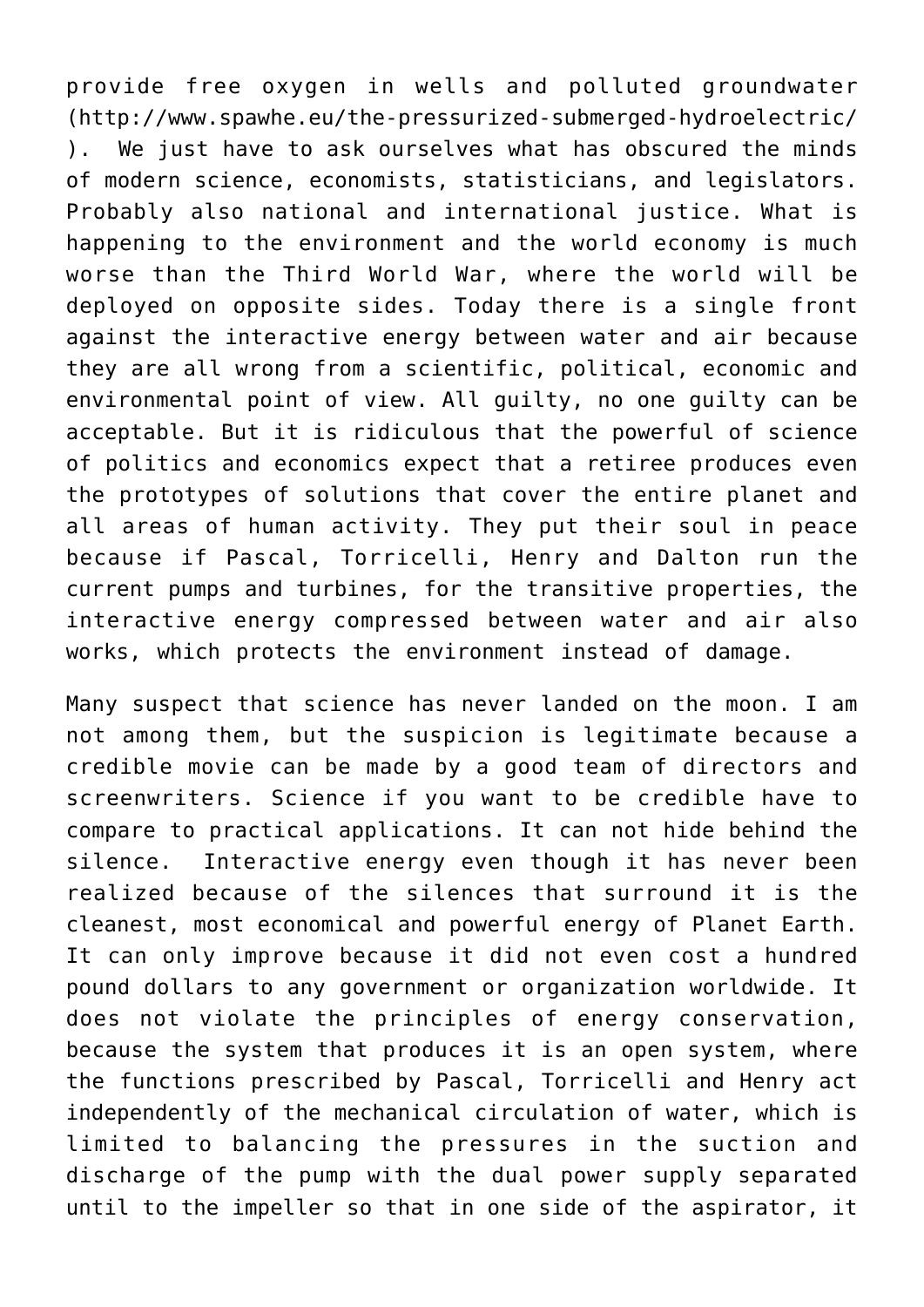is easier to enter the amount of water necessary to keep the pressurized system in an unstable equilibrium which expels it due to of the principle of the impenetrability of bodies, which, like the other principles (Pascal, Torricelli, Henry), acts independently, without energy consumption. Who does not believe in the logical and creative way that brings together the principles laid down by the fathers of science, the natural principles of compressible air and unmistakable water, and the construction technology acquired for pumps, turbines, alternator valves, motors, can not pretend to be believed on the word and on a simple movie to prove he has gone to the moon. Beyond all, we are far from gaining space if we still use fossil energy to get out of the atmosphere and simple parachutes to return to earth or deposit probes on nearby planets.

Whit interactive energy we can also get up in the atmosphere and space without polluting and waste resources. Later they will understand the current leadership classes, the more their rating will drop. The world needs to be governed scientifically, but first it is necessary to form a global scientific culture that closes all the cycles that it opens, none excluded. Do not open the cycles that we are unable to close is the best solution, as described in several publications of http://www.spawhe.eu, which is just a retired website, which he is not a professor, nor a scientist but only a former employee of the industry and the environment. The public work done by the undersigned has never been asked for and never paid. The story will decide whether it will serve. For the time we are assisting helpless to flood and drought cyclones without any global environmental science organization.

Best Regard

Luigi Antonio Pezone